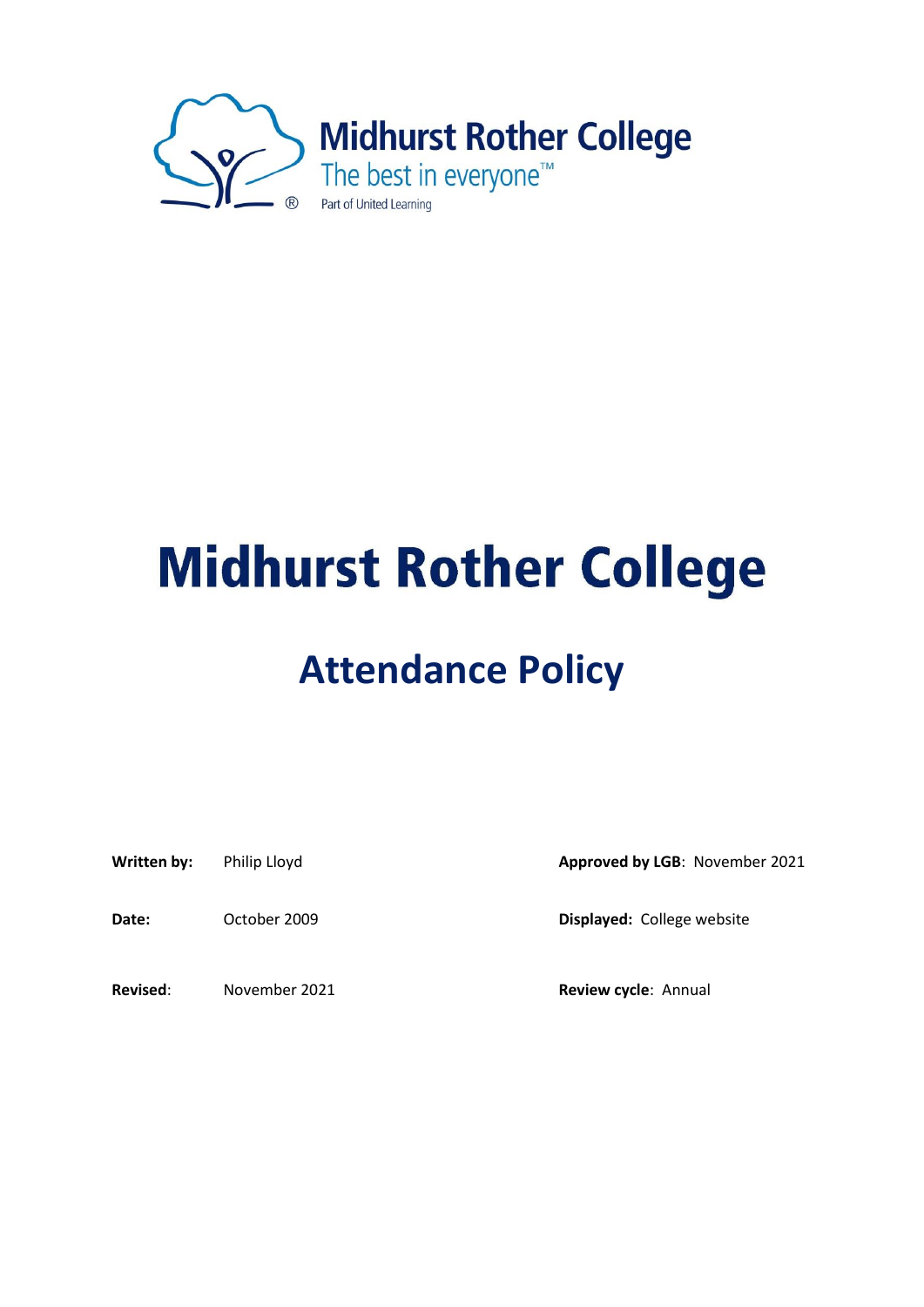### **Attendance Policy**

#### **Introduction and rationale**

Midhurst Rother College is outstanding, and your child plays their part in making it so. For students to gain the greatest benefit from their education at College, it is vital that they attend regularly and should attend College, on time, every day that the College is open (unless the reason for the absence is unavoidable).

Irregular attendance means that students will miss out on aspects of the educational experience on offer at Midhurst Rother College. Any absence affects the pattern of a student's learning and regular absence will seriously affect their progress. Student absence disrupts the learning of others.

Students need to understand that if they are absent or late, they will not get full access to their entitlement of learning for success. Furthermore, the development of their social skills, key learning skills and their ability to achieve academically will be severely compromised.

Ensuring your son's/daughter's regular attendance at College is your legal responsibility and permitting absence from College without a good reason is an illegal offence and may ultimately result in prosecution. It is very important that you ensure that your child attends College regularly, and this policy sets out how we will achieve this as a partnership.

#### **Understanding absence**

Every half‐day absence (session) from College **has to** be classified by us (not by the parents) as either AUTHORISED or UNAUTHORISED. Information about the reason of any absence is always required. Authorised absences are mornings or afternoons away from College for a good reason such as illness, emergencies or other reasons the **College** deems to be unavoidable.

Regular days absent may be challenged. Lack of any medical evidence for these absences may lead to the College unauthorising the absence, which may lead to the issue of a Fixed Penalty Notice.

Unauthorised absences are those which the College does not consider reasonable and for which no authorisation has been given. This may include:

- Truancy
- Late arrival
- Looking after siblings/family members
- Birthday treats
- Day trips and holidays
- Absences which are not supported by medical evidence
- Parents/carers keeping students off College unnecessarily
- Absences for which no reason is provided.

#### **Persistent Absenteeism (PA)**

A student becomes a 'persistent absentee' when their attendance drops to 90% and below in the academic year, for any reason. We monitor all absence thoroughly. Any case that is seen to have reached the PA mark or below, or is at risk of moving towards that point, is given priority and a parent/carer will be informed of this. PA students are monitored and may be referred to the Local Authority if no improvement is seen, this may result in Fixed Penalty Notices or legal action.

#### **Holidays in Term Time**

There is **no** automatic entitlement in law for holidays taken during term time. We do not authorise holidays unless there are **very** exceptional circumstances. If this is the case, then the College may authorise leave of absence. Parents/carers should apply to the Principal using the **Student Absence**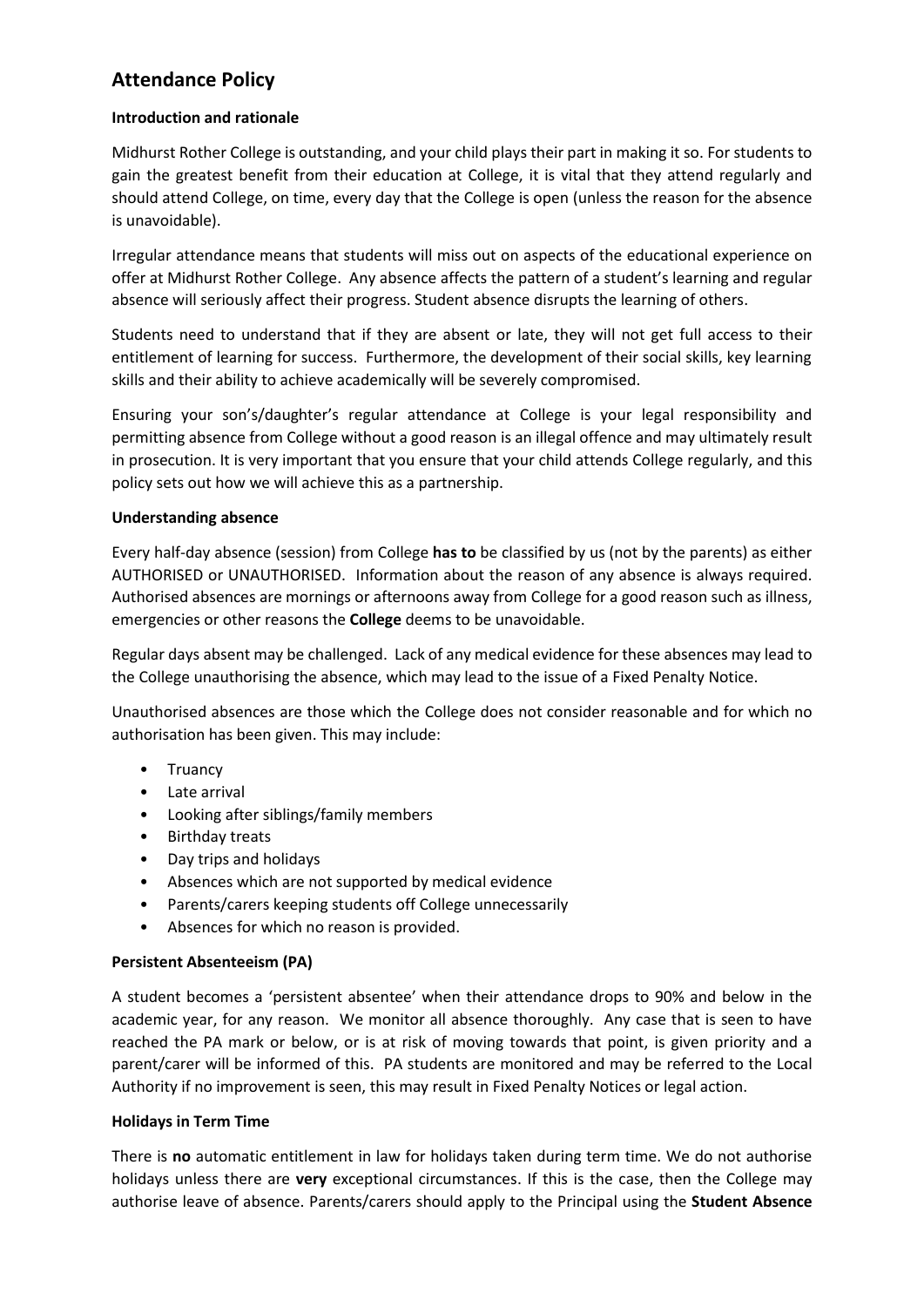Form which must be submitted in advance. In deciding, the College will consider the circumstances of each application individually. Should the application be declined, a Fixed Penalty Notice may be issued. This form can be collected from Reception or downloaded from the website.

#### **Punctuality**

Lateness is a form of absence; poor punctuality is not acceptable. Late arriving students also disrupt lessons. College starts at 8.25 am and late arrivals are expected to sign in at Student Reception. When students miss the start of the day, they can miss essential work. Students who are late to College/lessons will have their Proud Card signed which may result in time being spent in the Link facility. Parents/carers may be asked to attend a meeting to discuss and resolve the issues leading to poor punctuality. If students arrive significantly late (after registers have closed) without a valid reason, this will count as an unauthorised absence.

#### **Truancy**

Regular truancy checks are undertaken, this may be in partnership with the Local Authority or the Police Liaison Officer. These checks will target known truants. Lesson truancy checks are made in College. Parents/carers will be informed if it is found that their child is missing from a lesson.

#### **Promoting regular attendance**

#### **Helping to create a pattern of regular attendance is everybody's responsibility – parents/carers, students and all members of College staff.**

#### **As a College we will:**

- Give you details on attendance in our regular data report sent home for each student
- Provide up to date information on Arbor
- Inform you in writing of your child's attendance once it becomes a concern
- Report attendance rates and patterns regularly
- Celebrate good attendance
- Reward good or improving attendance
- Provide advice, help and support to improve student attendance
- Run promotional and information events where parents, students and staff can work together on raising attendance levels across the College.

#### **Students should:**

- Aim for 100% attendance, only being absent through genuine illness or other unavoidable reasons
- Arrive at College by 8.25 am and be punctual to every lesson
- Register at Student Reception if they are late
- Ensure that a parent/carer contacts the College to provide a reason for any unavoidable absence
- See individual teachers and catch-up work missed during the period of absence.

#### **Parents/carers should:**

- Always call to notify the College before 8.00 am if your child is going to be absent from College, by telephoning 01730 812451 then selecting option 1 or by emailing [attendance@mrc](mailto:attendance@mrc-academy.org)[academy.org](mailto:attendance@mrc-academy.org)
- Book holidays outside of term time
- Book medical appointments, as far as possible, outside of College time
- Ensure that, in the event of an unavoidable absence due to medical appointment or similar, the child does not take a whole day for a short appointment
- Emphasise the importance of good College attendance with your child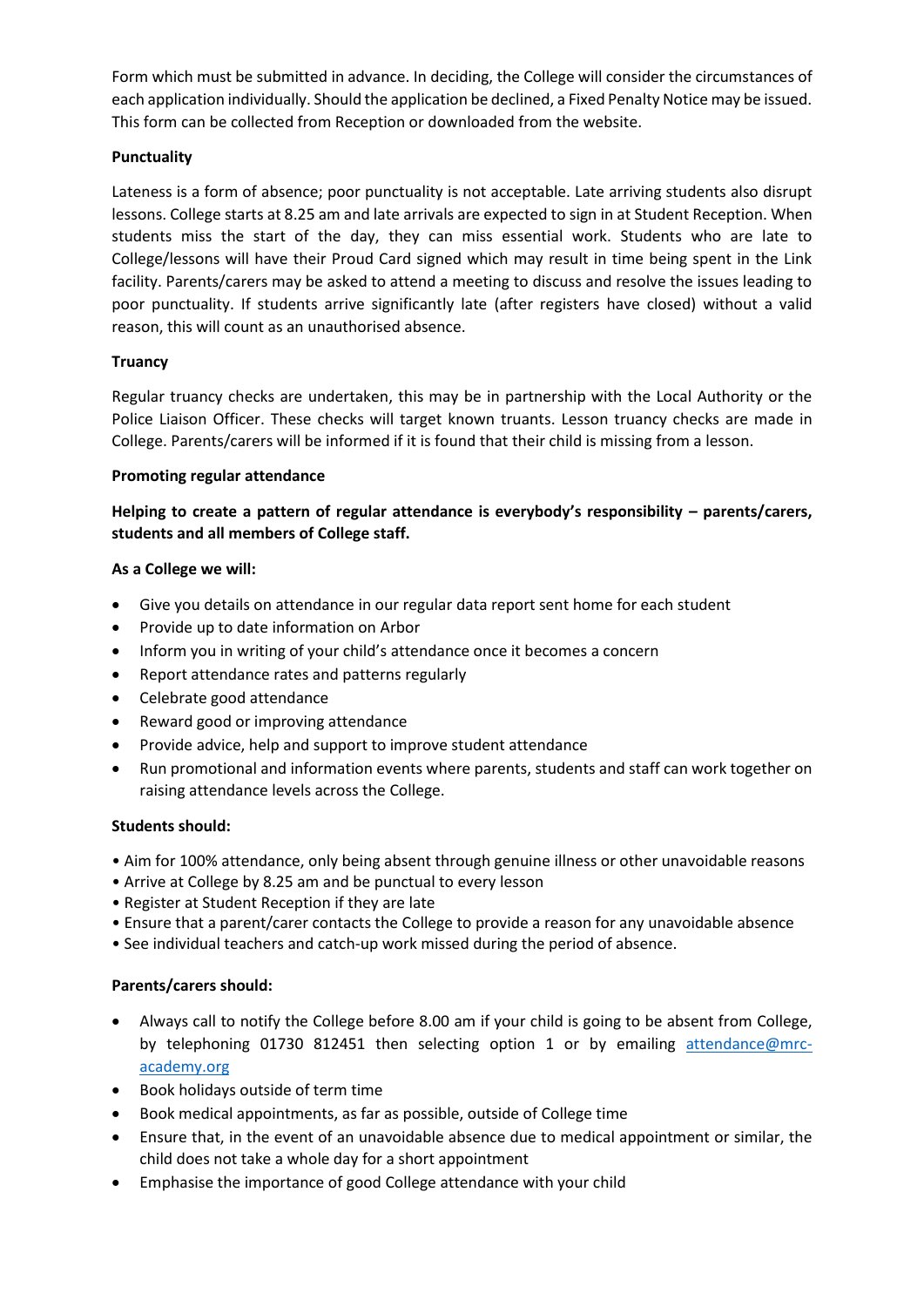- When your child returns to College provide a written explanation for their absence, this may include doctor/hospital appointment cards, medical notes/letters
- Work with the College to find ways to support, and improve attendance if required

#### **Staff responsible for, and available to support attendance:**

- Members of the Attendance Team
- Tutors
- Pastoral Leaders
- Vice Principal overseeing attendance
- Link Governor

#### **Improving attendance**

Most students may, at some time in their College career, be too ill to attend College for the occasional day. Where absence due to illness is more frequent and regular, a support plan may be created to enable the child to access as much education as possible. Medication can be held at the Student Reception (contact reception for further details) and other strategies can be put in place to make the day at College easier when the child is suffering with symptoms of their illness. Medical evidence will be required for the College to continue to authorise absence.

Students can be reluctant to attend for a wide range of reasons, including friendship difficulties, concerns about lessons or homework or worries about home. Any problems with regular attendance are best resolved between the College, the parents/carers and the student directly. If the student is reluctant to attend, it is never advisable to cover up their absence or to give in to pressure to excuse them from attending. Early intervention is nearly always successful in improving attendance and if you talk honestly with staff at the College, we can provide support and signpost you to outside agencies if appropriate. If difficulties cannot be sorted out in this way, we may refer the student to the Local Authority who will try to resolve the situation. If ways of trying to improve the student's attendance have failed and unauthorised absences persist, the College can use additional actions such as Fixed Penalty Notices, or prosecutions in the Magistrates Court. Parents/carers or students may wish to contact the Attendance Team, to ask for help or information and appropriate advice.

#### **Legal action**

Unauthorised absences can result in legal intervention being taken against parents/carers. Legal intervention that may be considered include the issue of a Fixed Penalty Notice or consideration may be given to a prosecution in a Magistrates Court under the Education Act 1996.

Penalty notices are issued by West Sussex County Council. A penalty notice is a fine of £60 (per parent, per child taken out of College) which increases to £120 if not paid within the first 21 days. If the penalty remains unpaid this may result in legal action. A conviction of an offence under Section 444(1) of the Education Act 1996 may result in a fine of £1000. If the matter is more serious, then proceedings can be taken under Section 444(1A) and fines can be up to £2,500 or a prison sentence imposed.

#### **Absence Procedures**

It is the parent/carer's responsibility to contact us before 8.00 am.

#### **If a student is absent and no reason has been provided the College will:**

- Send parent/carer a message via our automated system requesting parent/carer to call the College
- Make phone contact to ascertain the reason for the child's absence
- Conduct a home visit, and/or contact the Police and Children's Services if we cannot make contact, in order to ensure that the child is safe.